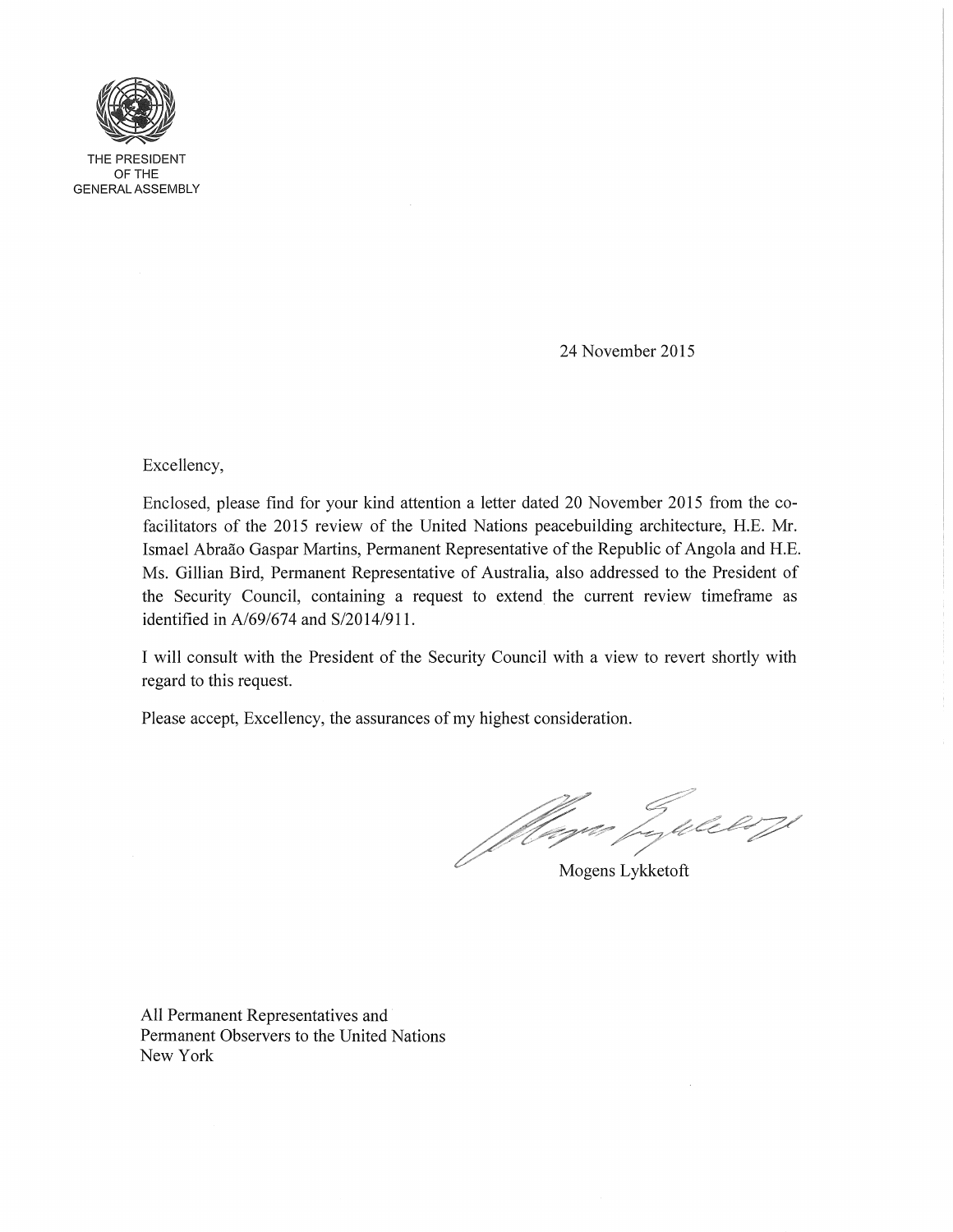



20 November 2015

Excellency,

With reference to your letter dated 9 November, 2015, allow us to express our deep gratitude for your ongoing support to the intergovernmental phase of the 2015 Review of the UN Peacebuilding Architecture, including the convening of the most recent open infonnal meeting with the UN membership, on 13 November, 2015.

The 13 November informal meeting provided a valuable opportunity for us, as cofacilitators of the intergovernmental phase of the Review, to hear detailed views from Member States on the analysis and recommendations of the Advisory Group of Experts report. It also enabled us to consult with the UN membership on our proposed timetable and programme of work for the intergovernmental phase of the process.

During the informal meeting, as well as during the 6 October open infonnal meeting, we received consistent, strong support for our efforts to ensure an open, inclusive and transparent intergovernmental process, which delivers a substantive and practical outcome that meaningfully strengthens the UN's peacebuilding work. Consistent with this approach, during the infonnal meetings many Member States specifically requested that we consider seeking an extension of the intergovernmental process, in order to allow sufficient time for broad-based consultations.

We have carefully considered these views and agree that it would benefit the intergovernmental process to seek a short extension past the current 'end of December 2015' timeframe, as set out by the Security Council and the. General Assembly (A/69/674  $-S/2014/911$ ).

His Excellency .Mogens Lykketoft President of the General Assembly New York

His Excellency Matthew Rycroft President of the Security Council New York